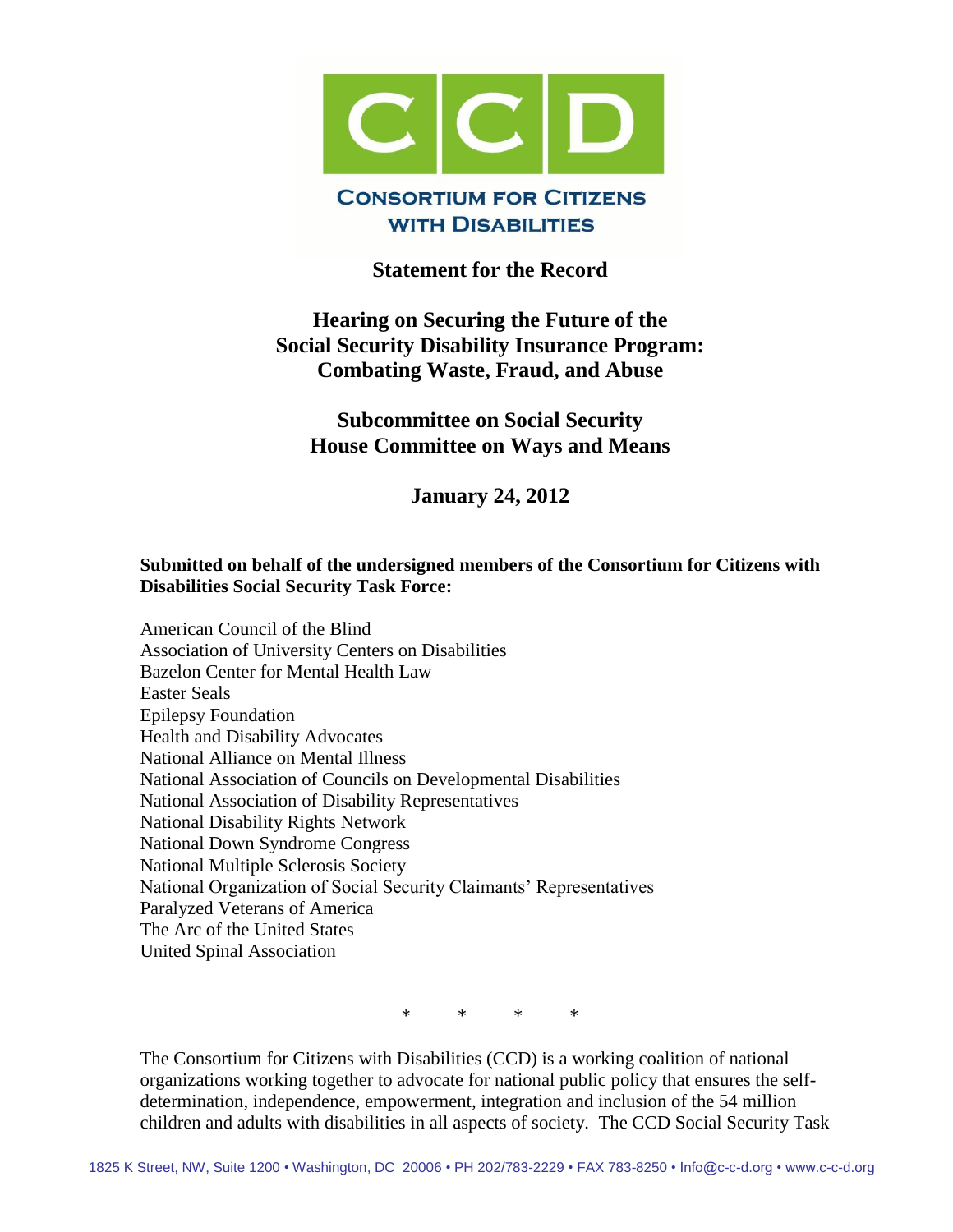Force focuses on disability policy issues in the Title II disability programs and the Title XVI Supplemental Security Income (SSI) program.

The undersigned members of the CCD Social Security Task Force submit this Statement for the Record of the January 24, 2012, House Ways and Means Social Security Subcommittee hearing on Securing the Future of the Social Security Disability Insurance (SSDI) Program. The SSDI program<sup>1</sup> provides vital and much-needed economic security and access to health care for individuals whose impairments are so severe that they preclude substantial work. This income support program is an integral component of our nation's safety net, reflecting the core American value of assisting those in need. We appreciate Chairman Johnson's and Ranking Member Becerra's interest and attention to this critical program for people with disabilities and their families. The undersigned organizations recognize the importance of ensuring that Social Security disability payments are only made to people who are entitled to receive them and that the amount of the payments are accurate. The Social Security Administration (SSA) does a good job of ensuring that payments are accurate. As Deputy Commissioner Colvin points out in her testimony, SSA has one of the lowest error rates in the government, with a less than 1% rate of inaccurate payments for the SSDI program. Although this low error rate is good compared to other government agencies and programs, the undersigned organizations of the CCD Social Security Task Force believe that more needs to be done to prevent overpayments and are concerned that recent appropriations decisions will undermine these efforts.

## **The Social Security Administration Requires Adequate Resources for Program Integrity**

Adequate resources and staffing are essential to ensuring that all payments made to SSDI beneficiaries are accurate and that SSA can perform necessary program integrity functions (e.g. medical and work continuing disability reviews (CDRs), redeterminations). Unfortunately, recent appropriations to SSA's limitation on administrative funding (LAE) have not been adequate to allow SSA to complete these vital tasks. In fact, by the end of FY2012, inadequate funding and reductions in staffing through attrition will result in the loss of nearly 8000 SSA staff members (see testimony of Steve Clifton, President, National Council of Social Security Management Associations, Inc). This staffing reduction, prohibition of overtime hours, and hiring freeze threaten SSA's ability to fully perform its program integrity functions.

SSA Deputy Commissioner Colvin specifically addressed the impact of reduced funding over the past several years on program integrity efforts in her testimony. Deputy Commissioner Colvin reported, for example, that SSA currently has a backlog of about 1.3 million medical CDRs due to inadequate funding and the lack of staff available to complete the reviews as a result. Medical CDRs save \$10 for every \$1 spent and are vital to SSA program integrity efforts. Based the overall LAE level, as staffing levels continue to be reduced in field offices, these backlogs will only increase. As Deputy Commissioner Colvin stated "The same employees who complete CDRs and redeterminations also have many other critical responsibilities, such as taking and adjudicating SSDI and SSI applications. While our

 $\overline{a}$  $1$  This includes all individuals with disabilities receiving benefits through the Old-Age, Survivors, and Disability programs, including disabled workers, surviving disabled spouses, and disabled adult children,.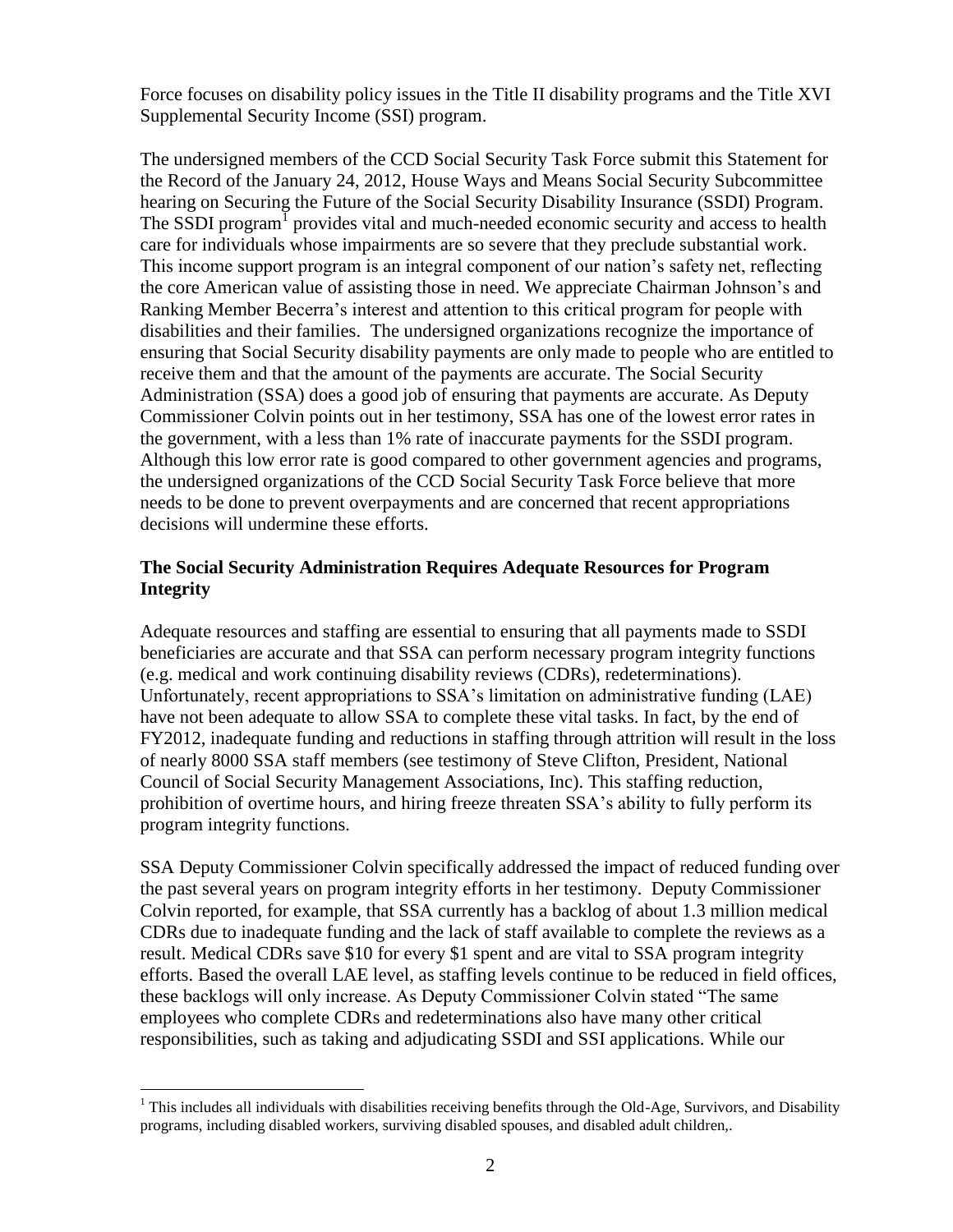workloads continue to grow and expand, the number of people to do the work has decreased." (p.8).

### **Delay in Processing Work CDRs Due to Inadequate Staffing Results in Significant Overpayments and Hurts People with Disabilities**

When an SSDI beneficiary goes to work, she is required to report her earnings to SSA so that a work CDR can be performed and benefits can be adjusted when appropriate. If the earnings report is processed in a timely manner, the benefits are adjusted and no overpayment results. However, if SSA lacks the staff to process earnings reports in a timely manner, the beneficiary is likely to receive an overpayment. The longer the delay in processing, the larger the overpayment will be. According to Deputy Commissioner Colvin's testimony, SSA has allocated additional resources to work CDRs, targeting cases with the oldest earnings reports – those more than a year old (p.6). During the hearing, Deputy Commissioner Colvin stated that it takes more than 270 days on average for SSA to complete a work CDR. Every month that passes from the time that a beneficiary reports earnings before a work CDR is completed increases the likelihood of a large overpayment.

This delay in processing of earnings reports often has a very detrimental impact on people with disabilities. When beneficiaries faithfully notify SSA of earnings or other changes that may reduce their benefit payment amounts, as noted above, it may be months or years before SSA sends an overpayment notice to the beneficiary, demanding repayment of sometimes tens of thousands of dollars of accrued overpayments. It is shocking to beneficiaries to receive these notices, when they reasonably assumed that SSA had processed the information they submitted, and it is challenging, if not impossible, for someone subsisting on benefits alone to repay the overpayments. Many individuals with disabilities are wary of attempting a return to work out of fear that this may give rise to an overpayment, resulting in a loss of economic stability and health care coverage upon which they rely.

SSA needs to develop a better reporting and recording system and promptly adjust benefit payments –thus preventing these overpayments. It is important to note that, in and of themselves, **overpayments do not indicate fraud or abuse as beneficiaries are encouraged to work if they are able.** The problems arise when reported earnings are not properly recorded and monthly overpayments are not properly adjusted. SSA must have adequate resources and staffing to allow the agency to reduce both the backlog and processing time of earnings reports.